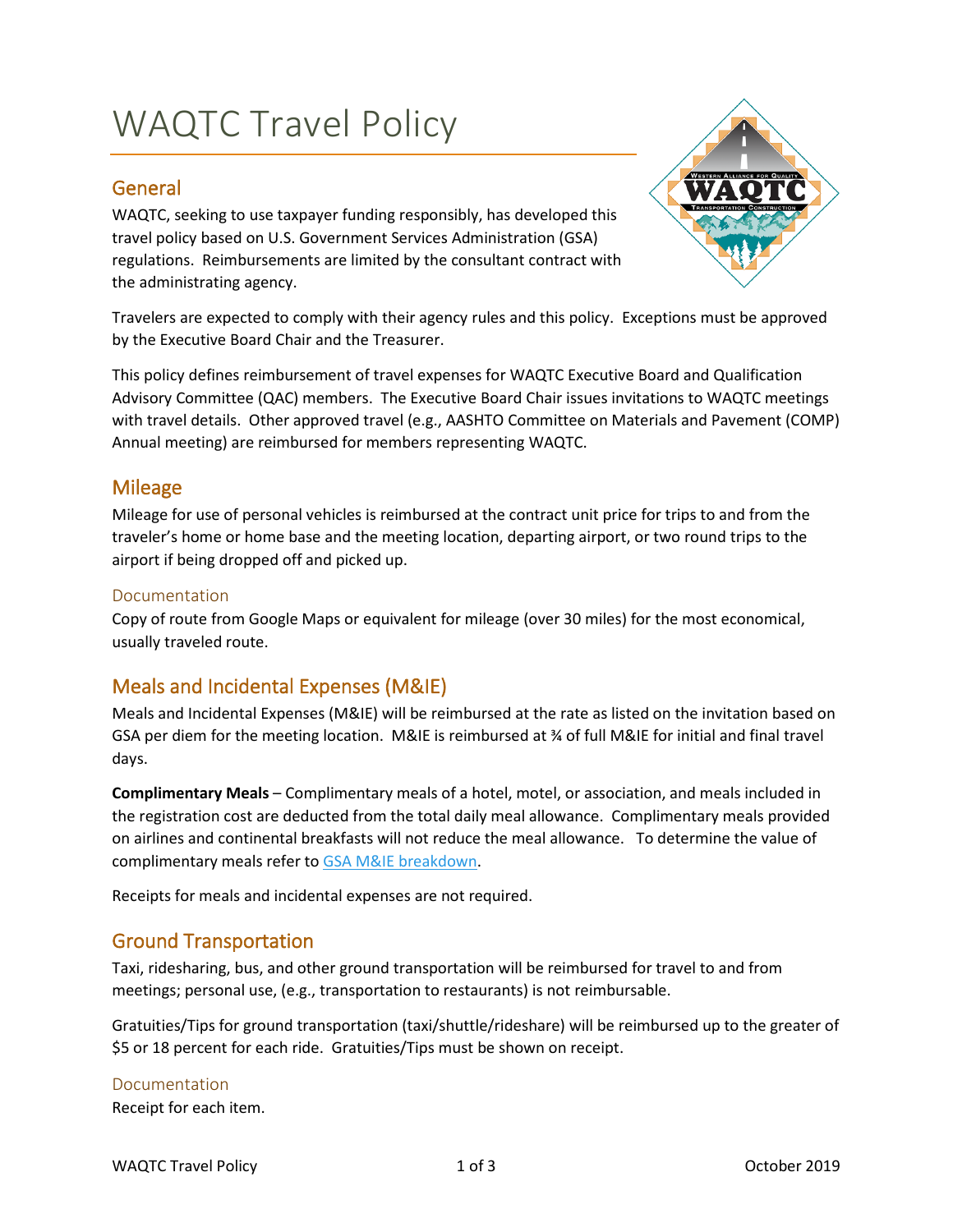# Parking Expense

Airport parking reimbursement is limited to the long-term parking rate at the airport the traveler is departing from for approved days of travel. Parking at a long-term lot near the airport will be reimbursed at actual costs up to amount of the departing airport long-term parking.

Parking at motel/hotel is limited to approved days of travel.

It is encouraged to use taxi, carsharing, or other ground transportation to and from the airport if that is less expensive than parking at the airport especially for longer duration trips.

### Documentation

Receipt for each item.

## Airfare and Baggage

Actual cost of airfare and baggage fees will be reimbursed up to the contract unit price. If there is a possibility airfare will exceed the contract unit price, the WAQTC consultant and Executive Board Chair must be contacted before purchasing the ticket. Full reimbursement of the ticket price over the contract unit price requires a modification to the consultant contract in advance of ticket purchase.

Consider the following when purchasing a ticket:

- Make reservations at least 21 days in advance to qualify for discount fares.
- Plan to fly during off-peak times of the week when possible. Travelers may stay at their destination over a weekend if it reduces the total cost of the trip (i.e., the ticket savings is greater than the cost of lodging and M&IE) when approved by the WAQTC Executive Board Chair.

#### Rates

Travelers should book the lowest airfare (including baggage fees) whenever possible. Consider the following types of fares in order to maximize savings:

- Travel by coach-class/economy service.
- Non-refundable fares: consider these fares if the trip dates/times are fixed and there is a low probability of a change in plans. Frequent travelers should always consider non-refundable fares since there is a high probability the unused funds will be used for future travel within the expiration period.
- Refundable fares: a refundable ticket may be the best option if plans are likely to change.
- Flights: travelers should take a connecting flight if the fare saves \$200 or more and adds less than 3 hours to the flight time.

#### Documentation

Receipts for airfare and baggage fees.

## Lodging

Travelers should stay at the motel/hotel listed on the WAQTC meeting invitation. Lodging will be reimbursed at the rate listed on the invitation plus taxes and resort fees. Lodging at another motel/hotel will be reimbursed at actual costs up to the amount charged by the motel/hotel listed on the invitation.